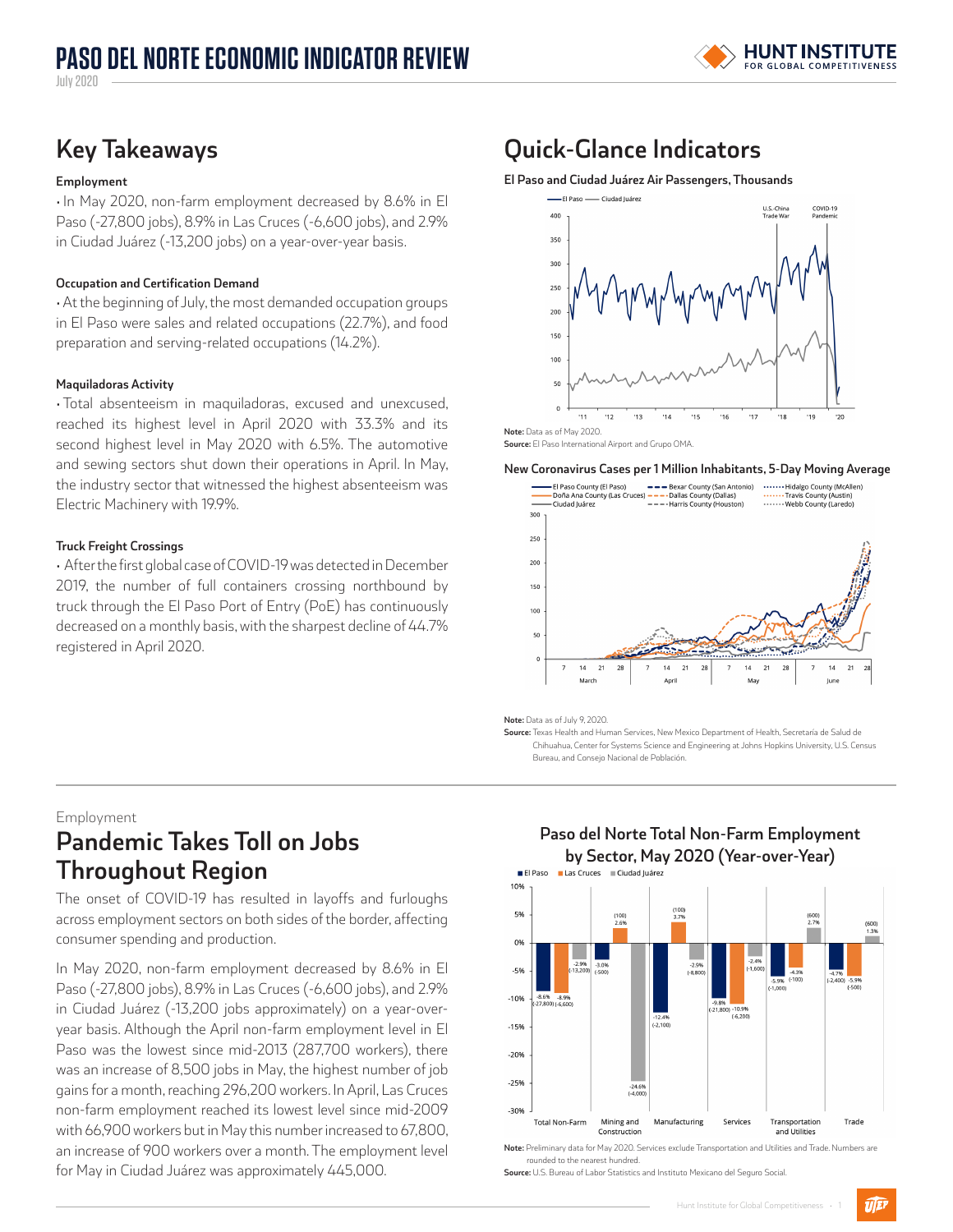

In May 2020, the main sectors contributing to these year-overyear job losses in El Paso were Leisure and Hospitality with 15,500 jobs lost (-40.1%); Professional and Business Services with 4,900 jobs lost (-13.7%); Trade, Transportation, and Utilities with 3,400 jobs lost (-5%), and Manufacturing with 2,100 jobs lost (-12.4%). In Las Cruces, those sectors with the largest annual job losses were Leisure and Hospitality with 3,800 jobs lost (-43.7%), Professional and Business Services with 1,000 jobs lost (-12.7%), Education and Health Services with 700 jobs lost (-4.3%), and Trade, Transportation, and Utilities with 600 jobs lost (-5.6%). In Ciudad Juárez, the Manufacturing and the Mining and Construction sectors recorded the highest job losses over the year, with approximately 8,800 jobs lost (-2.9%) and 4,000 jobs lost (-24.6%), respectively.

To facilitate the analysis of non-farm employment across the Paso del Norte region's urban areas, five sectors of employment were grouped. Except the Mining and Construction and the Manufacturing sectors in Las Cruces, and the Transportation and Utilities and the Trade sectors in Ciudad Juárez, all sectors exhibited negative growth rates on a year-over-year basis. The highest May over-the-year job losses in absolute terms for these sectors across the region were Services in El Paso (-21,800 approximately), Services in Las Cruces (-6,200 approximately), and Manufacturing in Ciudad Juárez (-8,800 approximately).

## Occupation and Certification Demand **Rising Employer Demand for Certain Occupations**

With more demand for groceries and essential items during the quarantine, there has been an increase in demand for workers in sales, food preparation, and certain health care specialists.

At the beginning of July, the most demanded occupation group in El Paso according to job postings was sales and related occupations, comprising 22.7% of all jobs posted. The second most demanded group was food preparation and serving-related occupations with 14.2%. The demand for these occupation groups is likely a result of increased demand for food, household, and other essential items, requiring stores to keep goods in stock, as well as an increased demand for food delivery services during the quarantine. In order to identify the demand for healthcare services, the healthcare practitioners and technical occupations group was analyzed in conjunction with that of healthcare support occupations group. This group was third for job postings in the area with a 13.7% share.

Four of the top five certifications demanded by employers through job postings were for healthcare services: 12.8% for CPR, 11.3% for driver's license, 11% for registered nurse, 8.4% for basic life support, and 5.5% for advanced cardiac life support.

## **Top 5 Occupation Groups Demanded in El Paso\***

| Sales and Related Occupations                                  | 22.7% |
|----------------------------------------------------------------|-------|
| Food Preparation and Serving Related Occupations               | 14.2% |
| Healthcare Practitioners and Support and Technical Occupations | 137%  |
| Transportation and Material Moving Occupations                 | 80%   |
| Office and Administrative Support Occupations                  | 73%   |

**\***In active online job postings for El Paso MSA as of July 7, 2020. **Source:** JobsEQ.

## **Top 5 Certifications Demanded for Jobs in El Paso\***

| 12.8% |
|-------|
| 11 3% |
| 11.0% |
| 8.4%  |
| 55%   |
|       |

**\***In active online job postings for El Paso MSA as of July 7, 2020. **Source:** JobsEQ.

Maquiladoras Activity

# **Operations Disrupted at Maquiladoras**

Maquiladoras in Ciudad Juárez have stalled operations due to the global health crisis, creating disruptions in production, inventory systems, and supply chains.



**Maquiladoras Absenteeism by Industry Type (%)**

**Source:** Monthly surveys to Index Juárez maquiladoras members.

Due to preventive and sanitary measures associated with COVID-19, many maquiladoras in Ciudad Juárez have faced greater absenteeism from workers. Total absenteeism, excused